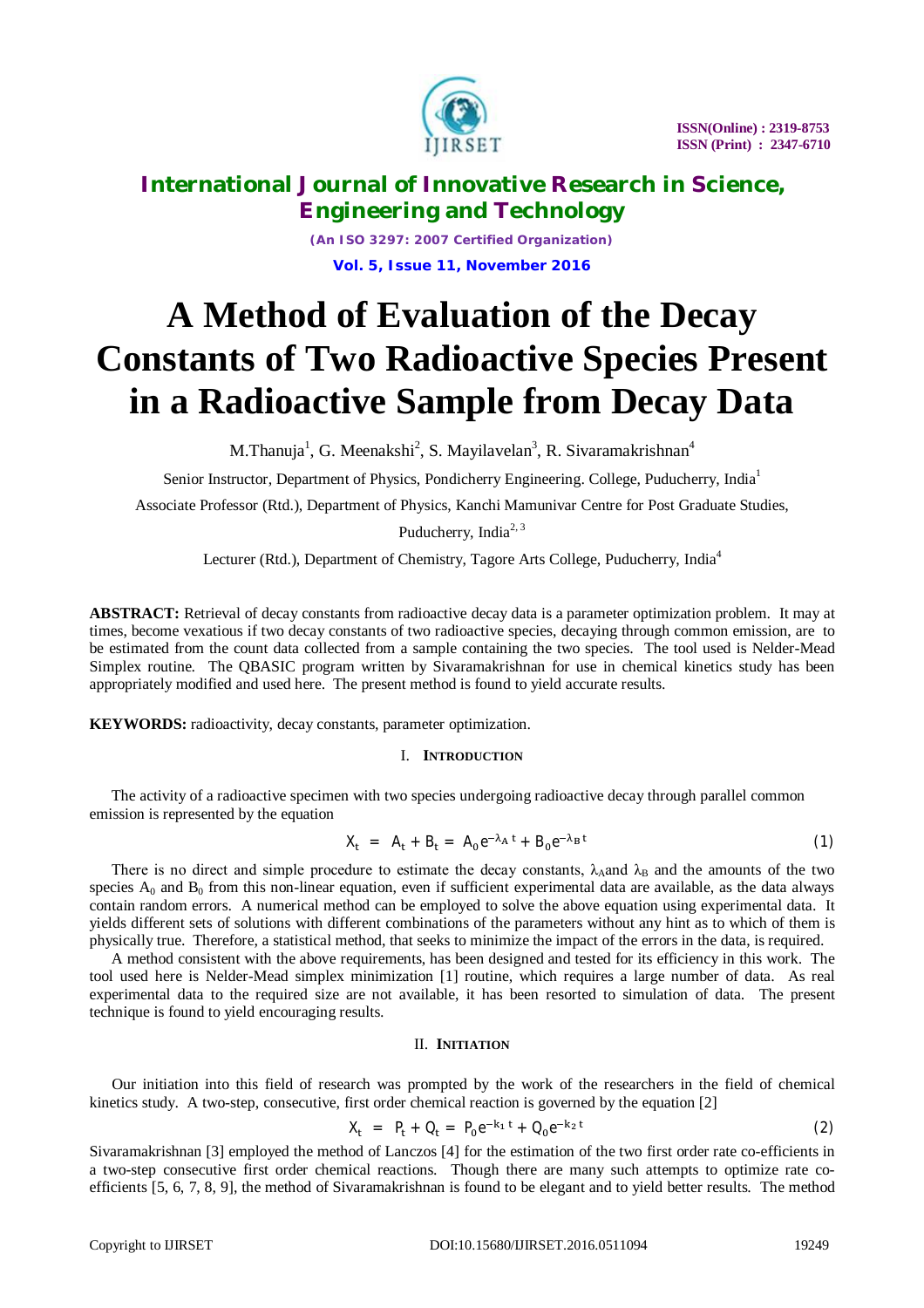

*(An ISO 3297: 2007 Certified Organization)*

#### **Vol. 5, Issue 11, November 2016**

allows the use of data with moderate errors. The computerprogramwrittenbySivaramakrishnan was used by Sukumar [10] and Kanemaney [11] for similar studies. This method, with appropriate modification, has been used in this work for the recovery of  $\lambda_A$ ,  $\lambda_B$ ,  $A_0$  and  $B_0$ .

#### III. **PRESENT WORK**

i)Selection of the form of the system equation:

If  $\lambda_A$ ,  $\lambda_B$ ,  $A_0$  and  $B_0$  are to be recovered, it becomes optimization in four dimensions. However, it could be reduced to three dimensional search by changing  $X_t$  into the fraction of the system yet to disintegrate at time t.

$$
Y_{t} = \frac{X_{t}}{A_{0} + B_{0}} = \left(\frac{A_{0}}{A_{0} + B_{0}}\right) e^{-\lambda_{A} t} + \left(\frac{B_{0}}{A_{0} + B_{0}}\right) e^{-\lambda_{B} t}
$$

$$
Y_t = Le^{-\lambda_A t} + (1 - L)e^{-\lambda_B t}
$$
 (3)

When 70% of the specimen has decayed  $Y_t = 0.3$ . The parameters to be optimized are  $\lambda_A$ ,  $\lambda_B$  and L. ii) Parameter optimization:

The least squares norm due to Gauss is almost universally employed for the parameter optimization. Parameter optimization, in this work, has been carried out under the least squares norm using Nelder-Mead simplex routine. The optimized parameters are those which give the least value for the objective function,

$$
F_0 = \sum_{i=1}^{N} [Y_{t_i} - \hat{Y}_{t_i}]^2 = \sum_{i=1}^{N} [Y_{t_i} - (Le^{-\lambda_A t_i} + \overline{1 - Le^{-\lambda_B t_i}})]^2
$$
(4)

where  $(Y_{t_i}, t_i)$  are the experimental data and  $\hat{Y}_{t_i}$  are the absolute values calculated through eqn.(3) for the guessed values of the parameters at t<sub>i</sub>.

Larger the number of data closer the estimates to the true values and hence the necessity for simulation. It was decided to use as many as 800 datum samples per run, extending upto 70% of the common emission. The program in QBASIC, written by Sivaramakrishnan was used for finding the time for 70 % of the emission process. This time divided by 800 gives the uniform time interval between successive datum samples.

Simulations of the datum samples consists in incorporating errors that obey Gaussian distribution into the error-free data generated through eqn.(3). A sequence of 800 Random Normal Deviates is taken from the Rand Corporation's Tables [12] and incorporated into the set of 800 error-free data at any desired error level σ by subtracting the product of σ and each RND from the corresponding error-free datum. The different error levels used are: σ = 0.002, 0.005, 0.010, 0.015, and 0.020. As many as twelve replicates have been obtained by selecting twelve sequences of RND's at random from the Tables.

The Nelder-Mead routine starts with an initial simplex. The simplex in 3-dimensional optimization is a tetrahedron with four vertices. If one of the four is chosen as origin, the other three points define the vectors of the three parameters to be optimized. These vectors span the 3-dimensional vector space.

The objective function is calculated at each vertex of the simplex and the worst point giving the highest value of  $F_0$ is shifted to a better position identified through a series of operations as per the prescribed scheme. A new simplex is constructed by substituting this position for one of the vertices of the original simplex and the process is repeated.

In the absence of any anomalous step, the QBASIC program written by Sivaramakrishnan, makes the simplex to ooze down the valley and pass through the best point by contracting itself in all directions finally pulling itself around the minimum in the error hypersurface. The values of the parameters corresponding to the minimum are the optimized estimates of the parameters.

Judicious specifications of the decay constants are required to be made confining to the range 1 to 100 for  $\lambda_A/\lambda_B$ .  $\lambda_A$ is assigned the value  $0.1$ (time<sup>-1</sup>) and  $\lambda_B$  the values 0.08, 0.05, 0.03, 0.02, 0.01, 0.005, 0.002 and 0.001. The following values of L have been considered to be appropriate as they cover the entire range from 0 to 1:  $L = 0.1, 0.3, 0.5, 0.7$  and 0.9. In all cases,  $8*5 = 40$  combinations of  $\lambda_A$ ,  $\lambda_B$  and L have been used.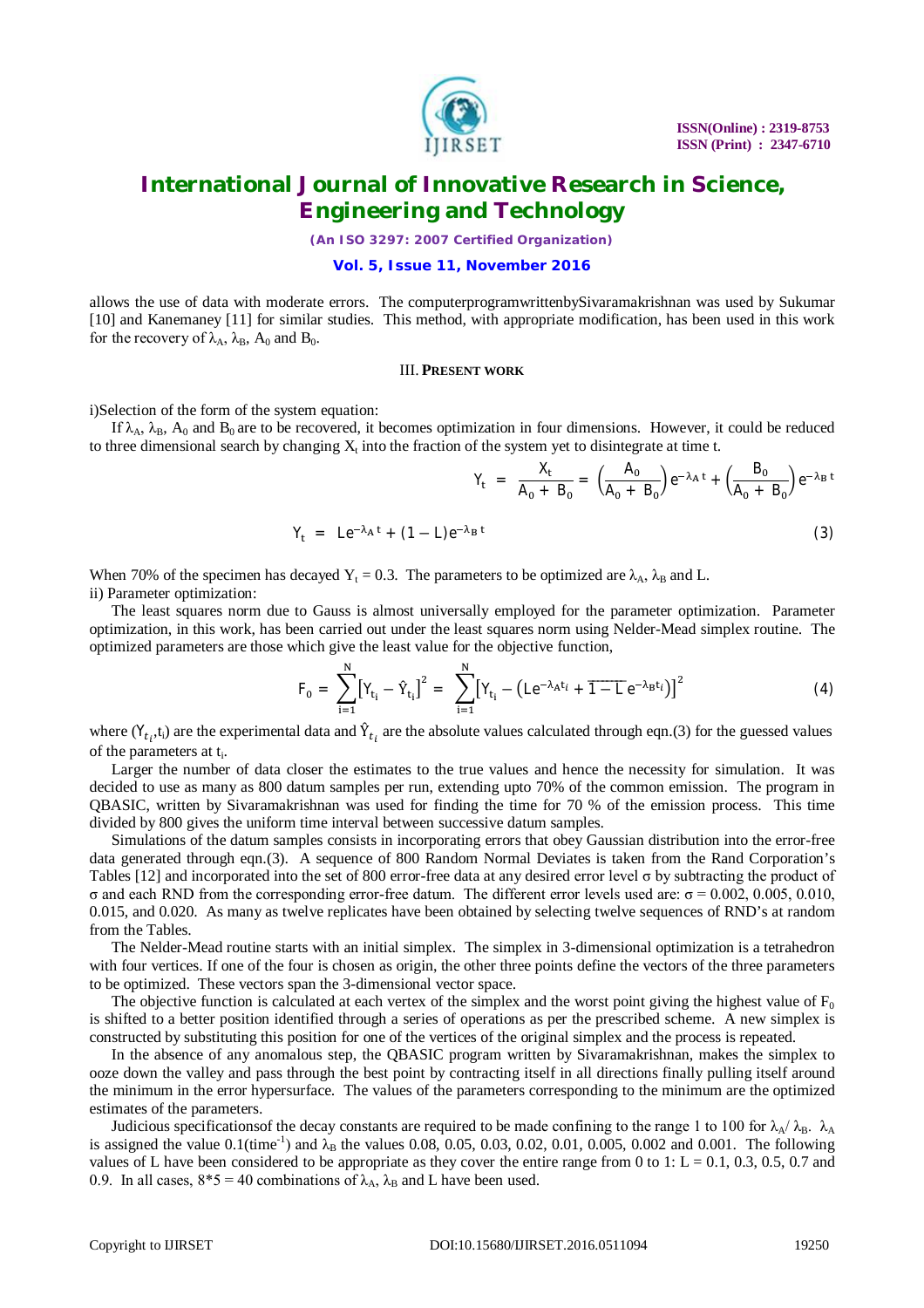

*(An ISO 3297: 2007 Certified Organization)*

#### **Vol. 5, Issue 11, November 2016**

The error levels considered are 0.002, i.e., 0.2%, 0.005, 0.010, 0.015 and 0.020. As there are twelve replicates, it works out to 60 sequences of RND's with 800 RND's in each sequence.

With 40 parametercombinations and 60 RND sequence, it works out to 2400 simulation exercises. In addition, the program was run with 45 initial simplexes (45 starting points). There are, therefore, 45 outputs for each exercise corresponding to the 45 starting points, i.e., in each of the 2400 simulation runs of the program 45 outputs are obtained. Each of the 45 outputs of a set contains the estimates of the parameters in that set. The one output with the least value for  $F_0$  gives the optimized values of the parameters. The ultimate mean of such optimized values of each parameter is the best fit value of that parameter.

#### IV. **GENERAL FEATURES OF THE OUTPUTS**

The proposed method leads to a single minimum for the objective function. However, one simulation is yielding a somewhat flat minimum with many points in the error hypersurface having equal or nearly equal values for  $F_0$ .

In some of the outputs in each set,  $\lambda_A$ and  $\lambda_B$  are found to be interchanged along with L and (1-L). Therefore, only those sets of outputs with higher value for  $\lambda_A$ have been recorded in the results. The errors of 1.7% in  $\lambda_A$ ,0.5% in  $\lambda_B$  and 3.7% in L, in a typical set, indicate the level of accuracy in the estimates upholding the efficiency of the present method.

It is of no guarantee that there exists only one minimum on the error hypersuface. As the error is symmetric about the  $\lambda_A$ ,  $\lambda_B$ and L axes, one would quite naturally, expect there to be two minima with the same value for  $F_0$ . In that case, two sets of parameters with  $\lambda_A$ and  $\lambda_B$  interchanged are obtained. The situation is not either that simple always. There are many instances [3, 10, 11, 13] where the outputs contain estimates of the parameters, which differ from one another moderately or sometimes even widely in the case of chemical kinetics study. In addition to the global minimum, which corresponds to the lowest value for  $F_0$ , there may even be more than a dozen other minima in the error surface.

The existence of multiple minima complicates the evaluation of the parameters unless the local minima are significantly removed from the global minimum. Otherwise, the assignment of the decay constants  $\lambda_A$  and  $\lambda_B$  and the system property L requires a careful analysis.

There may also arise a few more complications, two of which are mentioned here. The decay constant  $\lambda_A$ and  $\lambda_B$ may approach each other and become identical at some error level σ. This kind of "coalescence" may lead to wrong conclusion that two decay processes have identical decay constants even when it is not so. The other is the unfortunate situation of there occurring negative value for one of the optimized decay constants. It is, therefore, essential to evolve a criterion for successful resolution of radioactive kinetics.

#### V. **CONCLUSION**

Many workers have determined single decay constants with less than 1% error. Such level of accuracy cannot be expected in the case of resolution of two or three parameters. Zhang et al [14], using 1800-6000 photometric absorbance readings, estimated the four rate co-efficients of a three step, consecutive chemical reaction with errors as high as 60%. While such errors are commonly expected and also accepted, the present optimization technique, yielding the decay constants with less than 2% error, is believed to be accurate.

A detailed account of such complications as the ones mentioned in the last section and the essential criterion for successful resolution of the radioactive kinetics inspite of the complications have been completed and will appear elsewhere along with results of our attempt on four dimensional optimization of the radioactive parameters.

It is aimed at applying the present method to appropriate radioactive samples. When the experimental data are supplemented with simulated data, the search could be made on a much wider range and the optimized parameters are expected to be much closer to the true values.

#### **ACKNOWLEDGEMENT**

One of the authors, Thanuja, is grateful to the Pondicherry Engineering College administration for permitting her to pursue part-time research. She also acknowledges gratefully the infrastructural facilities extended to her by the Department of Physics, KMCPGS, Puducherry